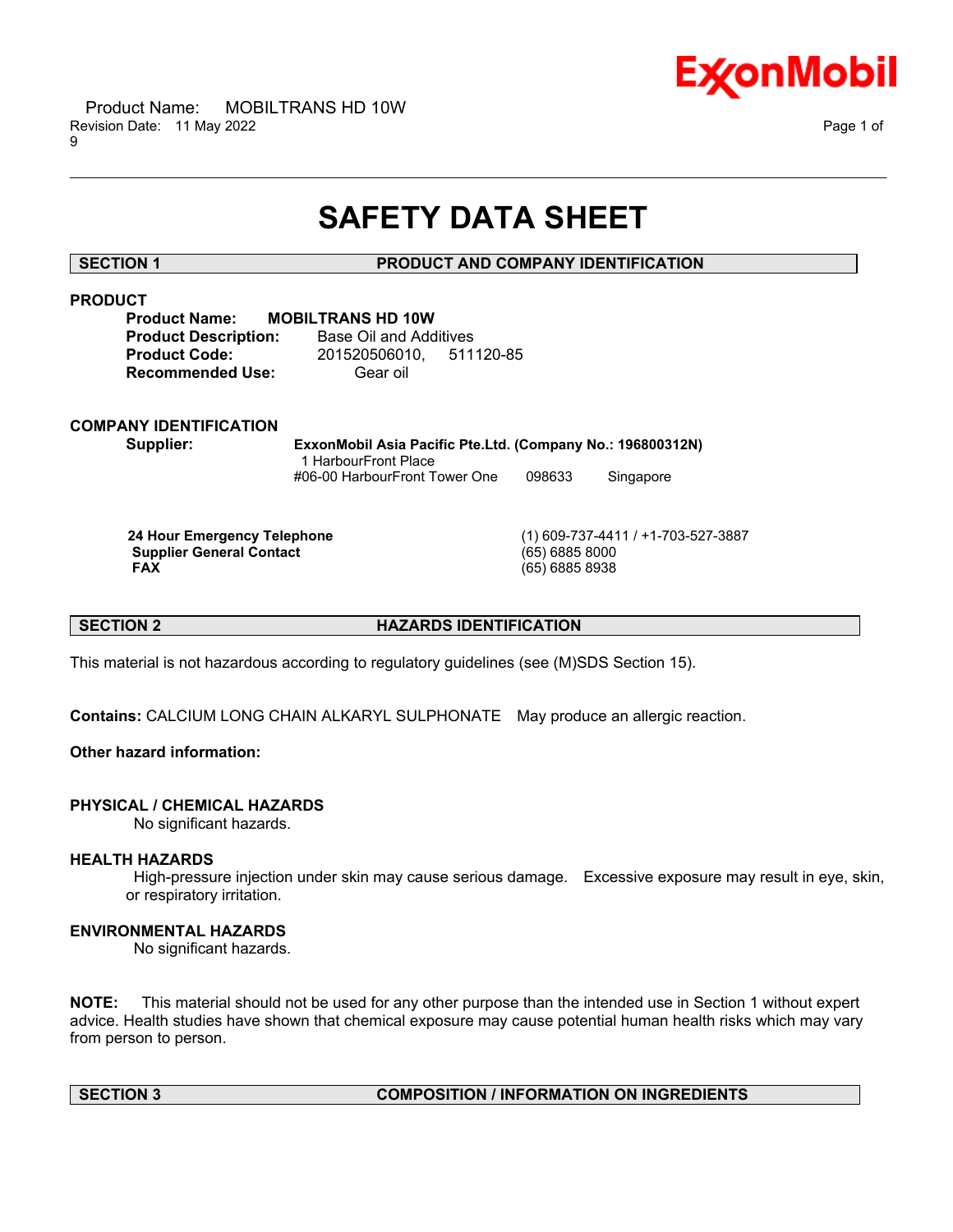

This material is defined as a mixture.

## **Hazardous Substance(s) or Complex Substance(s) required for disclosure**

| <b>Name</b>                                         | CAS#                | Concentration* | <b>GHS Hazard Codes</b>                                           |
|-----------------------------------------------------|---------------------|----------------|-------------------------------------------------------------------|
| CALCIUM LONG CHAIN ALKARYL SULPHONATE               | 722503-68-6         | $0.1 - 5.1\%$  | H <sub>317</sub>                                                  |
| <b>CALCIUM LONG CHAIN ALKYL PHENATE SULPHIDE</b>    | 68784-26-9          | $-5\%$         | H413                                                              |
| <b>ISOLVENT DEWAXED HEAVY PARAFFINIC DISTILLATE</b> | 64742-65-0          | $50 - 60\%$    | H <sub>304</sub>                                                  |
| TETRAPROPENYL PHENOL (74499-35-7 & 132752-19-3)     | <b>CONFIDENTIAL</b> | $0.1 - 5.25\%$ | H314(1C), H360(1B)(F),<br>H400(M factor 10), H410(M<br>factor 10) |
| <b>IZINC ALKYLDITHIOPHOSPHATE</b>                   | 68649-42-3          | $- < 2.5\%$    | H318, H401, H411                                                  |

\_\_\_\_\_\_\_\_\_\_\_\_\_\_\_\_\_\_\_\_\_\_\_\_\_\_\_\_\_\_\_\_\_\_\_\_\_\_\_\_\_\_\_\_\_\_\_\_\_\_\_\_\_\_\_\_\_\_\_\_\_\_\_\_\_\_\_\_\_\_\_\_\_\_\_\_\_\_\_\_\_\_\_\_\_\_\_\_\_\_\_\_\_\_\_\_\_\_\_\_\_\_\_\_\_\_\_\_\_\_\_\_\_\_\_\_\_\_

\* All concentrations are percent by weight unless ingredient is a gas. Gas concentrations are in percent by volume.

#### **SECTION 4 FIRST AID MEASURES**

#### **INHALATION**

Remove from further exposure. For those providing assistance, avoid exposure to yourself or others. Use adequate respiratory protection. If respiratory irritation, dizziness, nausea, or unconsciousness occurs, seek immediate medical assistance. If breathing has stopped, assist ventilation with a mechanical device or use mouth-to-mouth resuscitation.

#### **SKIN CONTACT**

Wash contact areas with soap and water. If product is injected into or under the skin, or into any part of the body, regardless of the appearance of the wound or its size, the individual should be evaluated immediately by a physician as a surgical emergency. Even though initial symptoms from high pressure injection may be minimal or absent, early surgical treatment within the first few hours may significantly reduce the ultimate extent of injury.

#### **EYE CONTACT**

Flush thoroughly with water. If irritation occurs, get medical assistance.

#### **INGESTION**

First aid is normally not required. Seek medical attention if discomfort occurs.

#### **NOTE TO PHYSICIAN**

None

#### **SECTION 5 FIRE FIGHTING MEASURES**

#### **EXTINGUISHING MEDIA**

**Appropriate Extinguishing Media:** Use water fog, foam, dry chemical or carbon dioxide (CO2) to extinguish flames.

**Inappropriate Extinguishing Media:** Straight streams of water

#### **FIRE FIGHTING**

**Fire Fighting Instructions:** Evacuate area. Prevent run-off from fire control or dilution from entering streams, sewers or drinking water supply. Fire-fighters should use standard protective equipment and in enclosed spaces, self-contained breathing apparatus (SCBA). Use water spray to cool fire exposed surfaces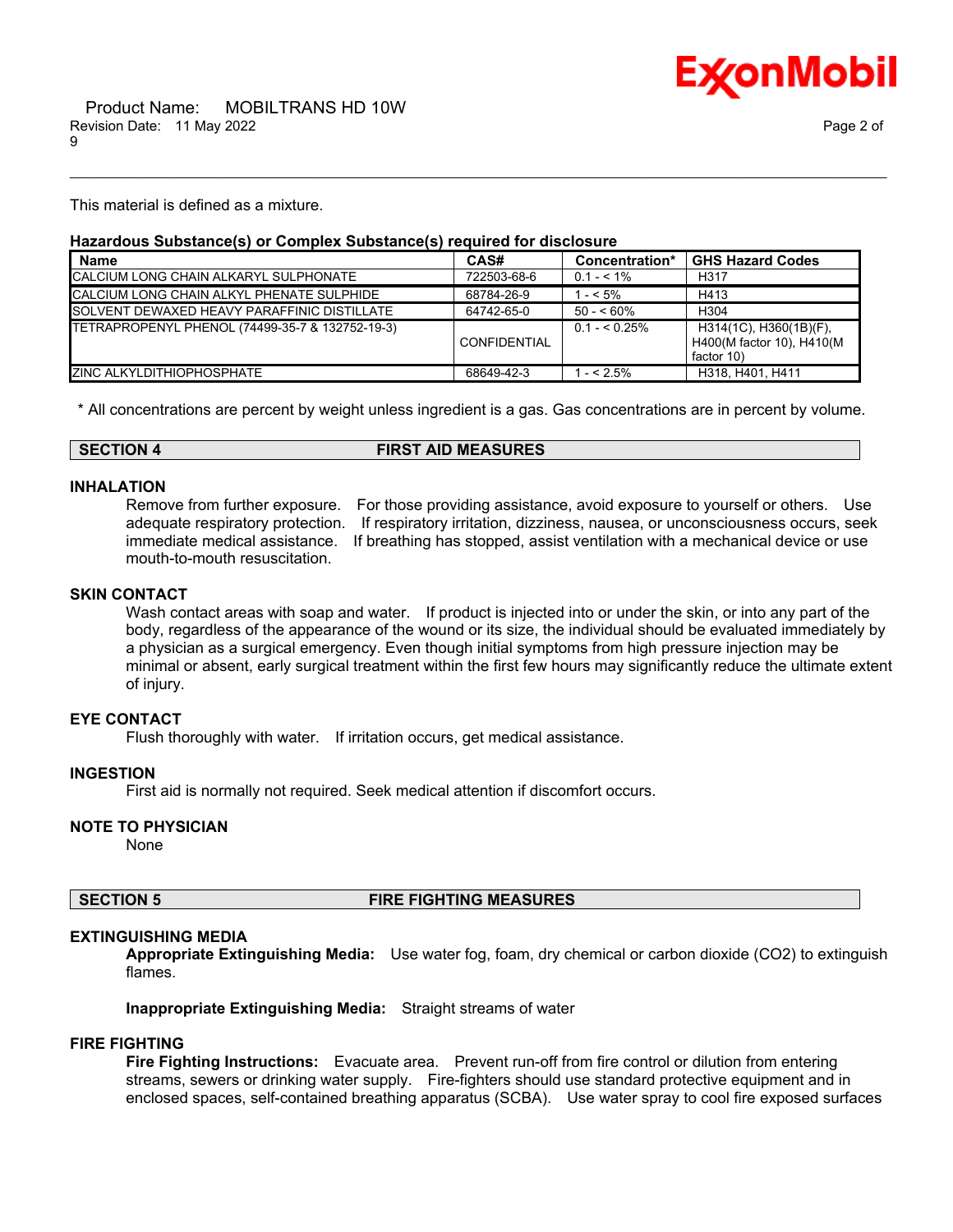

and to protect personnel.

**Unusual Fire Hazards:** Pressurised mists may form a flammable mixture.

**Hazardous Combustion Products:** Aldehydes, Incomplete combustion products, Oxides of carbon, Smoke, Fume, Sulphur oxides

\_\_\_\_\_\_\_\_\_\_\_\_\_\_\_\_\_\_\_\_\_\_\_\_\_\_\_\_\_\_\_\_\_\_\_\_\_\_\_\_\_\_\_\_\_\_\_\_\_\_\_\_\_\_\_\_\_\_\_\_\_\_\_\_\_\_\_\_\_\_\_\_\_\_\_\_\_\_\_\_\_\_\_\_\_\_\_\_\_\_\_\_\_\_\_\_\_\_\_\_\_\_\_\_\_\_\_\_\_\_\_\_\_\_\_\_\_\_

#### **FLAMMABILITY PROPERTIES**

**Flash Point [Method]:** >200°C (392°F) [ASTM D-92] **Flammable Limits (Approximate volume % in air):** LEL: 0.9 UEL: 7.0 **Autoignition Temperature:** N/D

#### **SECTION 6 ACCIDENTAL RELEASE MEASURES**

#### **NOTIFICATION PROCEDURES**

In the event of a spill or accidental release, notify relevant authorities in accordance with all applicable regulations.

#### **PROTECTIVE MEASURES**

Avoid contact with spilled material. See Section 5 for fire fighting information. See the Hazard Identification Section for Significant Hazards. See Section 4 for First Aid Advice. See Section 8 for advice on the minimum requirements for personal protective equipment. Additional protective measures may be necessary, depending on the specific circumstances and/or the expert judgment of the emergency responders.

For emergency responders: Respiratory protection: respiratory protection will be necessary only in special cases, e.g., formation of mists. Half-face or full-face respirator with filter(s) for dust/organic vapor or Self Contained Breathing Apparatus (SCBA) can be used depending on the size of spill and potential level of exposure. If the exposure cannot be completely characterized or an oxygen deficient atmosphere is possible or anticipated, SCBA is recommended. Work gloves that are resistant to hydrocarbons are recommended. Gloves made of polyvinyl acetate (PVA) are not water-resistant and are not suitable for emergency use. Chemical goggles are recommended if splashes or contact with eyes is possible. Small spills: normal antistatic work clothes are usually adequate. Large spills: full body suit of chemical resistant, antistatic material is recommended.

#### **SPILL MANAGEMENT**

**Land Spill:** Stop leak if you can do so without risk. Recover by pumping or with suitable absorbent.

**Water Spill:** Stop leak if you can do so without risk. Confine the spill immediately with booms. Warn other shipping. Remove from the surface by skimming or with suitable absorbents. Seek the advice of a specialist before using dispersants.

Water spill and land spill recommendations are based on the most likely spill scenario for this material; however, geographic conditions, wind, temperature, (and in the case of a water spill) wave and current direction and speed may greatly influence the appropriate action to be taken. For this reason, local experts should be consulted. Note: Local regulations may prescribe or limit action to be taken.

#### **ENVIRONMENTAL PRECAUTIONS**

Large Spills: Dyke far ahead of liquid spill for later recovery and disposal. Prevent entry into waterways, sewers, basements or confined areas.

### **SECTION 7 HANDLING AND STORAGE**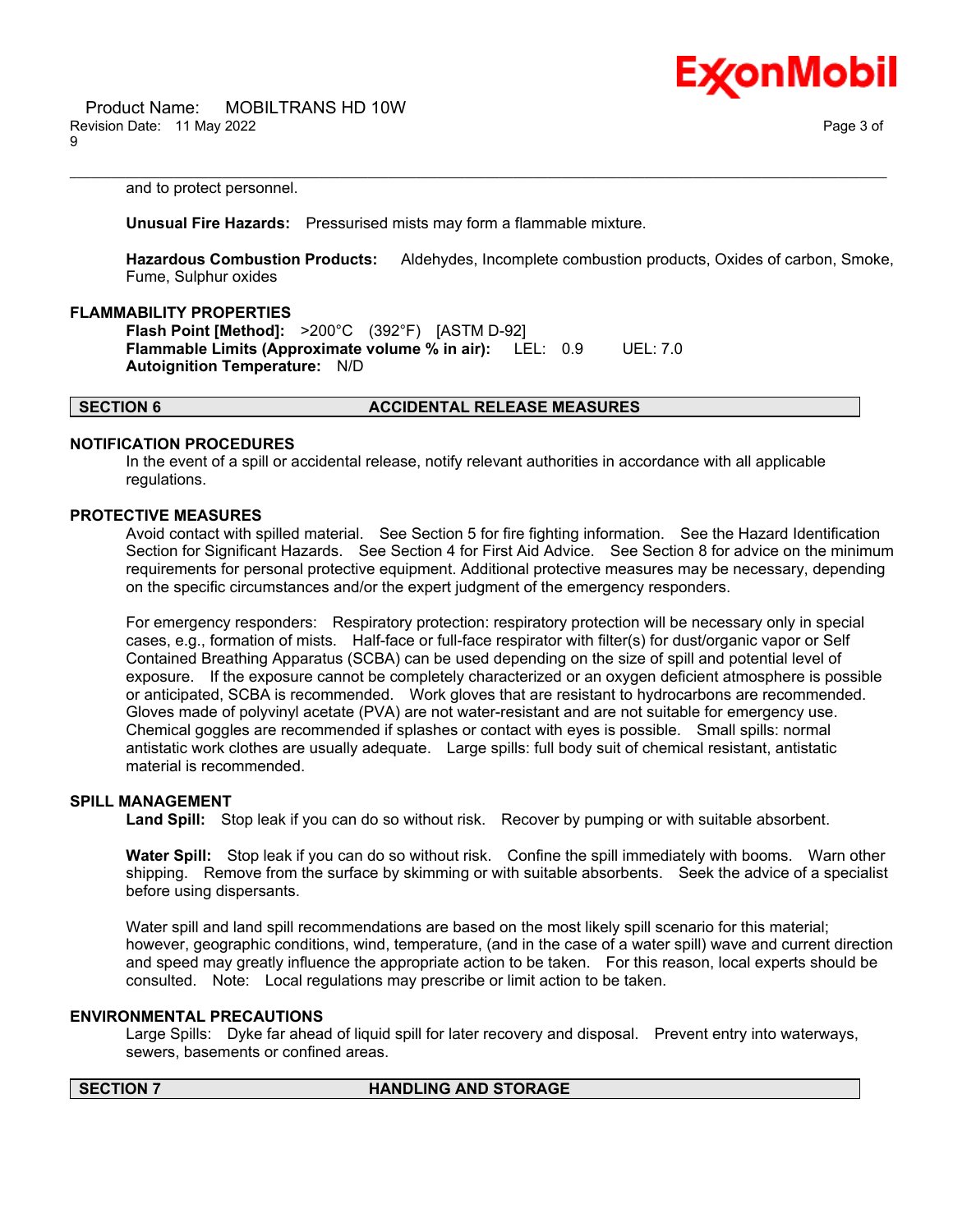

#### \_\_\_\_\_\_\_\_\_\_\_\_\_\_\_\_\_\_\_\_\_\_\_\_\_\_\_\_\_\_\_\_\_\_\_\_\_\_\_\_\_\_\_\_\_\_\_\_\_\_\_\_\_\_\_\_\_\_\_\_\_\_\_\_\_\_\_\_\_\_\_\_\_\_\_\_\_\_\_\_\_\_\_\_\_\_\_\_\_\_\_\_\_\_\_\_\_\_\_\_\_\_\_\_\_\_\_\_\_\_\_\_\_\_\_\_\_\_ **HANDLING**

Prevent small spills and leakage to avoid slip hazard. Material can accumulate static charges which may cause an electrical spark (ignition source). When the material is handled in bulk, an electrical spark could ignite any flammable vapors from liquids or residues that may be present (e.g., during switch-loading operations). Use proper bonding and/or earthing procedures. However, bonding and earthing may not eliminate the hazard from static accumulation. Consult local applicable standards for guidance. Additional references include American Petroleum Institute 2003 (Protection Against Ignitions Arising out of Static, Lightning and Stray Currents) or National Fire Protection Agency 77 (Recommended Practice on Static Electricity) or CENELEC CLC/TR 50404 (Electrostatics - Code of practice for the avoidance of hazards due to static electricity).

**Static Accumulator:** This material is a static accumulator.

#### **STORAGE**

The type of container used to store the material may affect static accumulation and dissipation. Do not store in open or unlabelled containers. Keep away from incompatible materials.

## **SECTION 8 EXPOSURE CONTROLS / PERSONAL PROTECTION**

#### **EXPOSURE LIMIT VALUES**

#### **Exposure limits/standards (Note: Exposure limits are not additive)**

| <b>Substance Name</b>                                 | . Form                 | Limit/Standard |                    | <b>Note</b> | <b>Source</b>     | Year |
|-------------------------------------------------------|------------------------|----------------|--------------------|-------------|-------------------|------|
| SOLVENT DEWAXED HEAVY<br><b>PARAFFINIC DISTILLATE</b> | Mist.                  | <b>STEL</b>    | $10 \text{ mg/m}$  |             | Singapore<br>PELS | 2006 |
| SOLVENT DEWAXED HEAVY<br><b>PARAFFINIC DISTILLATE</b> | Mist.                  | <b>TWA</b>     | $5 \text{ mg/m}$ 3 |             | Singapore<br>PELS | 2006 |
| SOLVENT DEWAXED HEAVY<br><b>PARAFFINIC DISTILLATE</b> | Inhalable<br>fraction. | <b>TWA</b>     | l 5 mg/m3          |             | ACGIH             | 2020 |

**Exposure limits/standards for materials that can be formed when handling this product:** When mists/aerosols can occur the following is recommended:  $5 \text{ mg/m}^3$  - ACGIH TLV (inhalable fraction).

NOTE: Limits/standards shown for guidance only. Follow applicable regulations.

#### **ENGINEERING CONTROLS**

The level of protection and types of controls necessary will vary depending upon potential exposure conditions. Control measures to consider:

No special requirements under ordinary conditions of use and with adequate ventilation.

#### **PERSONAL PROTECTION**

Personal protective equipment selections vary based on potential exposure conditions such as applications, handling practices, concentration and ventilation. Information on the selection of protective equipment for use with this material, as provided below, is based upon intended, normal usage.

**Respiratory Protection:** If engineering controls do not maintain airborne contaminant concentrations at a level which is adequate to protect worker health, an approved respirator may be appropriate. Respirator selection, use, and maintenance must be in accordance with regulatory requirements, if applicable. Types of respirators to be considered for this material include:

No special requirements under ordinary conditions of use and with adequate ventilation. Particulate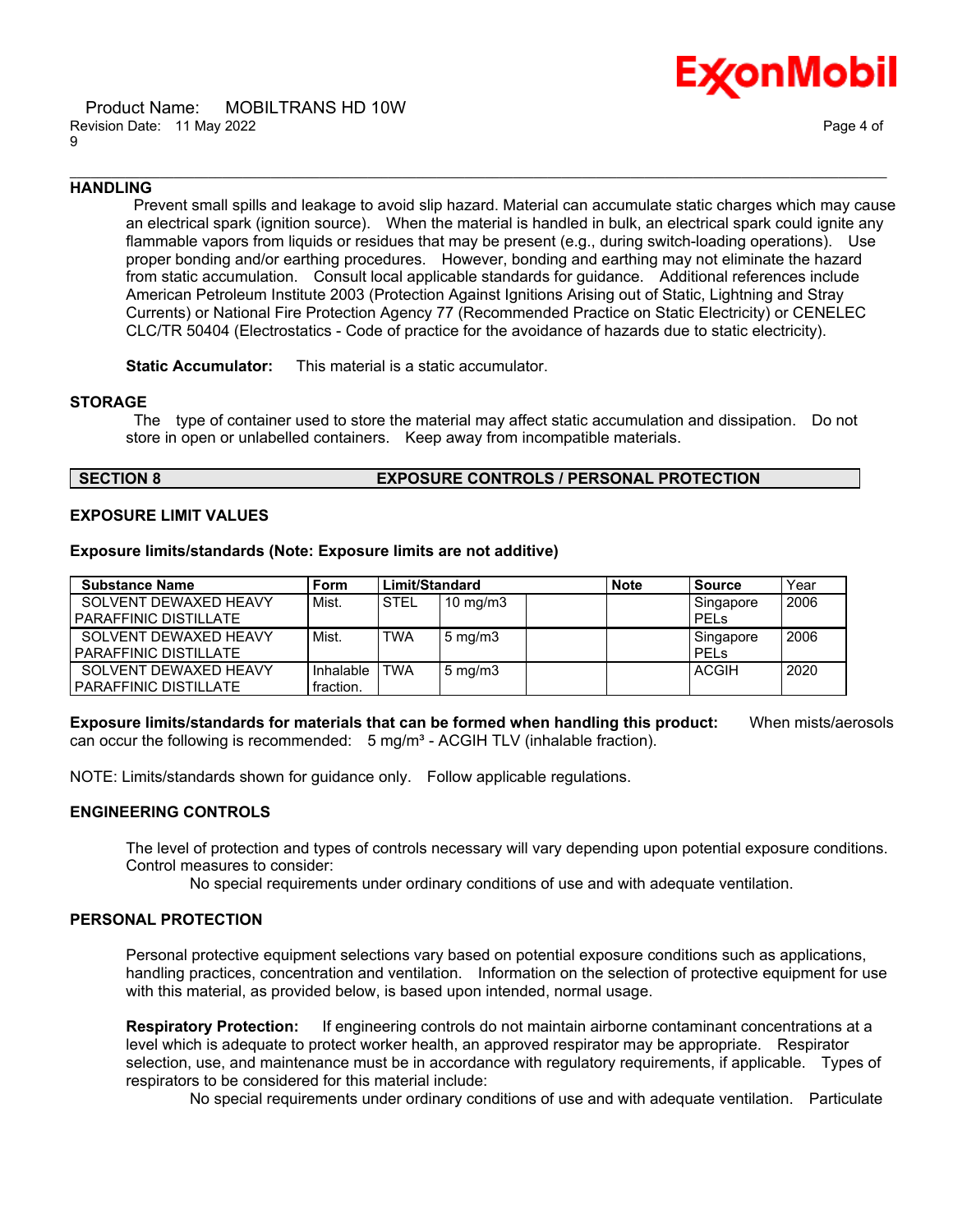

For high airborne concentrations, use an approved supplied-air respirator, operated in positive pressure mode. Supplied air respirators with an escape bottle may be appropriate when oxygen levels are inadequate, gas/vapour warning properties are poor, or if air purifying filter capacity/rating may be exceeded.

\_\_\_\_\_\_\_\_\_\_\_\_\_\_\_\_\_\_\_\_\_\_\_\_\_\_\_\_\_\_\_\_\_\_\_\_\_\_\_\_\_\_\_\_\_\_\_\_\_\_\_\_\_\_\_\_\_\_\_\_\_\_\_\_\_\_\_\_\_\_\_\_\_\_\_\_\_\_\_\_\_\_\_\_\_\_\_\_\_\_\_\_\_\_\_\_\_\_\_\_\_\_\_\_\_\_\_\_\_\_\_\_\_\_\_\_\_\_

**Hand Protection:** Any specific glove information provided is based on published literature and glove manufacturer data. Glove suitability and breakthrough time will differ depending on the specific use conditions. Contact the glove manufacturer for specific advice on glove selection and breakthrough times for your use conditions. Inspect and replace worn or damaged gloves. The types of gloves to be considered for this material include:

No protection is ordinarily required under normal conditions of use. Nitrile,Viton

**Eye Protection:** If contact is likely, safety glasses with side shields are recommended.

**Skin and Body Protection:** Any specific clothing information provided is based on published literature or manufacturer data. The types of clothing to be considered for this material include:

No skin protection is ordinarily required under normal conditions of use. In accordance with good industrial hygiene practices, precautions should be taken to avoid skin contact.

**Specific Hygiene Measures:** Always observe good personal hygiene measures, such as washing after handling the material and before eating, drinking, and/or smoking. Routinely wash work clothing and protective equipment to remove contaminants. Discard contaminated clothing and footwear that cannot be cleaned. Practice good housekeeping.

#### **ENVIRONMENTAL CONTROLS**

Comply with applicable environmental regulations limiting discharge to air, water and soil. Protect the environment by applying appropriate control measures to prevent or limit emissions.

### **SECTION 9 PHYSICAL AND CHEMICAL PROPERTIES**

**Note: Physical and chemical properties are provided for safety, health and environmental considerations only and may not fully represent product specifications. Contact the Supplier for additional information.**

#### **GENERAL INFORMATION**

**Physical State:** Liquid **Colour:** Yellow to Brown **Odour:** Characteristic **Odour Threshold:** N/D

#### **IMPORTANT HEALTH, SAFETY, AND ENVIRONMENTAL INFORMATION**

**Relative Density (at 15 °C):** 0.881 **Flammability (Solid, Gas):** N/A **Flash Point [Method]:** >200°C (392°F) [ASTM D-92] **Flammable Limits (Approximate volume % in air):** LEL: 0.9 UEL: 7.0 **Autoignition Temperature:** N/D **Boiling Point / Range:** > 316°C (600°F) **Decomposition Temperature:** N/D **Vapour Density (Air = 1):** > 2 at 101 kPa **Vapour Pressure:** < 0.013 kPa (0.1 mm Hg) at 20 °C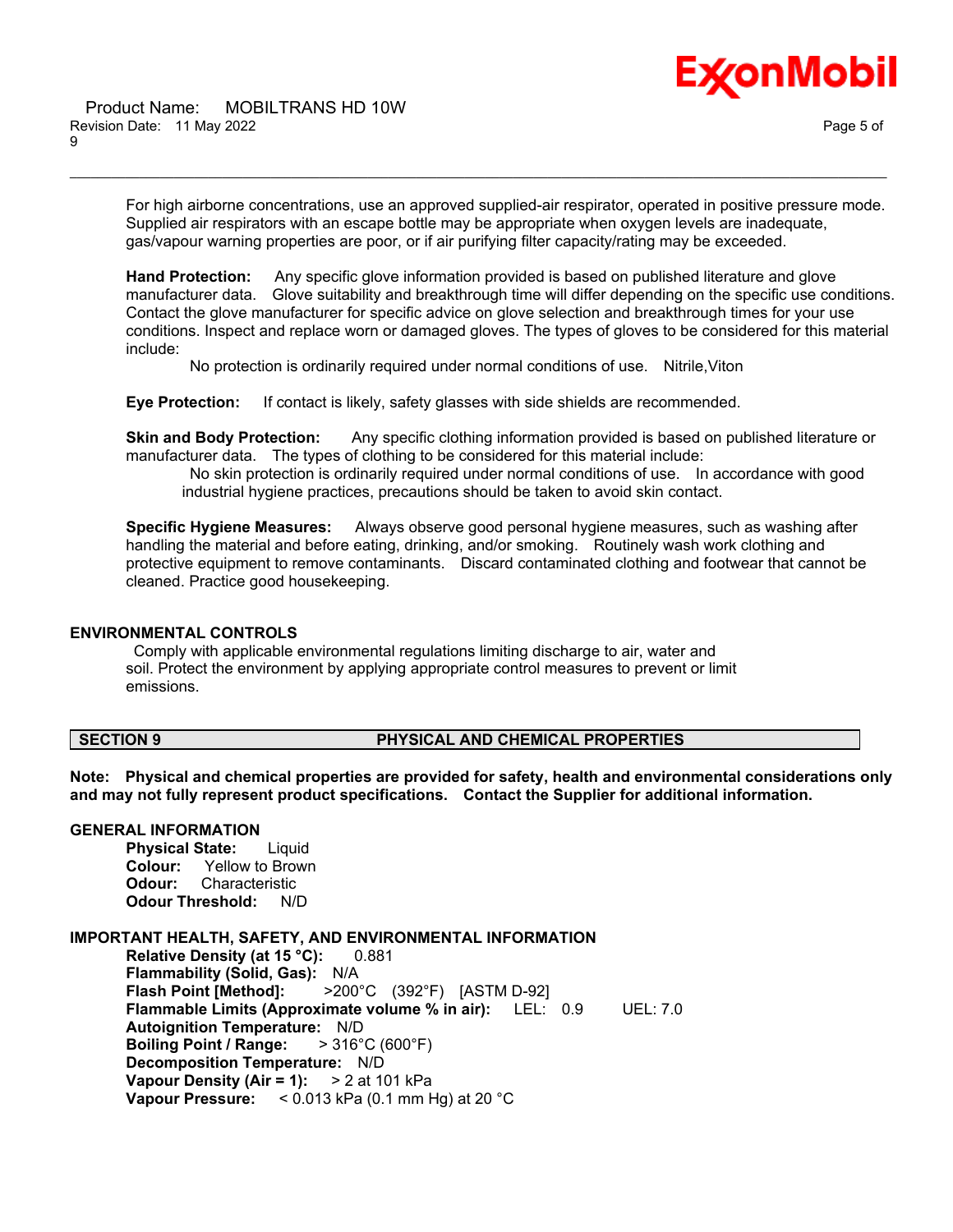

 Product Name: MOBILTRANS HD 10W Revision Date: 11 May 2022 Page 6 of 9

**Evaporation Rate (n-butyl acetate = 1):** N/D **pH:** N/A **Log Pow (n-Octanol/Water Partition Coefficient):** > 3.5 **Solubility in Water:** Negligible **Viscosity:** [N/D at 40 °C] | 5.8 cSt (5.8 mm2/sec) at 100°C - 6.8 cSt (6.8 mm2/sec) at 100°C **Oxidizing Properties:** See Hazards Identification Section.

\_\_\_\_\_\_\_\_\_\_\_\_\_\_\_\_\_\_\_\_\_\_\_\_\_\_\_\_\_\_\_\_\_\_\_\_\_\_\_\_\_\_\_\_\_\_\_\_\_\_\_\_\_\_\_\_\_\_\_\_\_\_\_\_\_\_\_\_\_\_\_\_\_\_\_\_\_\_\_\_\_\_\_\_\_\_\_\_\_\_\_\_\_\_\_\_\_\_\_\_\_\_\_\_\_\_\_\_\_\_\_\_\_\_\_\_\_\_

#### **OTHER INFORMATION**

**Freezing Point:** N/D **Melting Point:** N/A **Pour Point:** -36°C (-33°F) **DMSO Extract (mineral oil only), IP-346:** < 3 %wt

#### **SECTION 10 STABILITY AND REACTIVITY**

**STABILITY:** Material is stable under normal conditions.

**CONDITIONS TO AVOID:** Excessive heat. High energy sources of ignition.

**MATERIALS TO AVOID:** Strong oxidisers

**HAZARDOUS DECOMPOSITION PRODUCTS:** Material does not decompose at ambient temperatures.

**POSSIBILITY OF HAZARDOUS REACTIONS:** Hazardous polymerization will not occur.

#### **SECTION 11 TOXICOLOGICAL INFORMATION**

#### **INFORMATION ON TOXICOLOGICAL EFFECTS**

| <b>Hazard Class</b>                                               | <b>Conclusion / Remarks</b>                                                                           |  |  |
|-------------------------------------------------------------------|-------------------------------------------------------------------------------------------------------|--|--|
| <b>Inhalation</b>                                                 |                                                                                                       |  |  |
| Acute Toxicity: No end point data for<br>lmaterial.               | Minimally Toxic. Based on assessment of the components.                                               |  |  |
| Irritation: No end point data for material.                       | Negligible hazard at ambient/normal handling temperatures.                                            |  |  |
| Ingestion                                                         |                                                                                                       |  |  |
| Acute Toxicity: No end point data for<br>lmaterial.               | Minimally Toxic. Based on assessment of the components.                                               |  |  |
| <b>Skin</b>                                                       |                                                                                                       |  |  |
| Acute Toxicity: No end point data for<br>lmaterial.               | Minimally Toxic. Based on assessment of the components.                                               |  |  |
| Skin Corrosion/Irritation: No end point data<br>lfor material.    | Negligible irritation to skin at ambient temperatures. Based on<br>assessment of the components.      |  |  |
| <b>Eye</b>                                                        |                                                                                                       |  |  |
| Serious Eye Damage/Irritation: No end point<br>data for material. | May cause mild, short-lasting discomfort to eyes. Based on<br>assessment of the components.           |  |  |
| <b>Sensitisation</b>                                              |                                                                                                       |  |  |
| Respiratory Sensitization: No end point data<br>for material.     | Not expected to be a respiratory sensitizer.                                                          |  |  |
| Skin Sensitization: No end point data for<br>lmaterial.           | Not expected to be a skin sensitizer. Based on assessment of the<br>components.                       |  |  |
| <b>Aspiration: Data available.</b>                                | Based on physico-<br>Not expected to be an aspiration hazard.<br>chemical properties of the material. |  |  |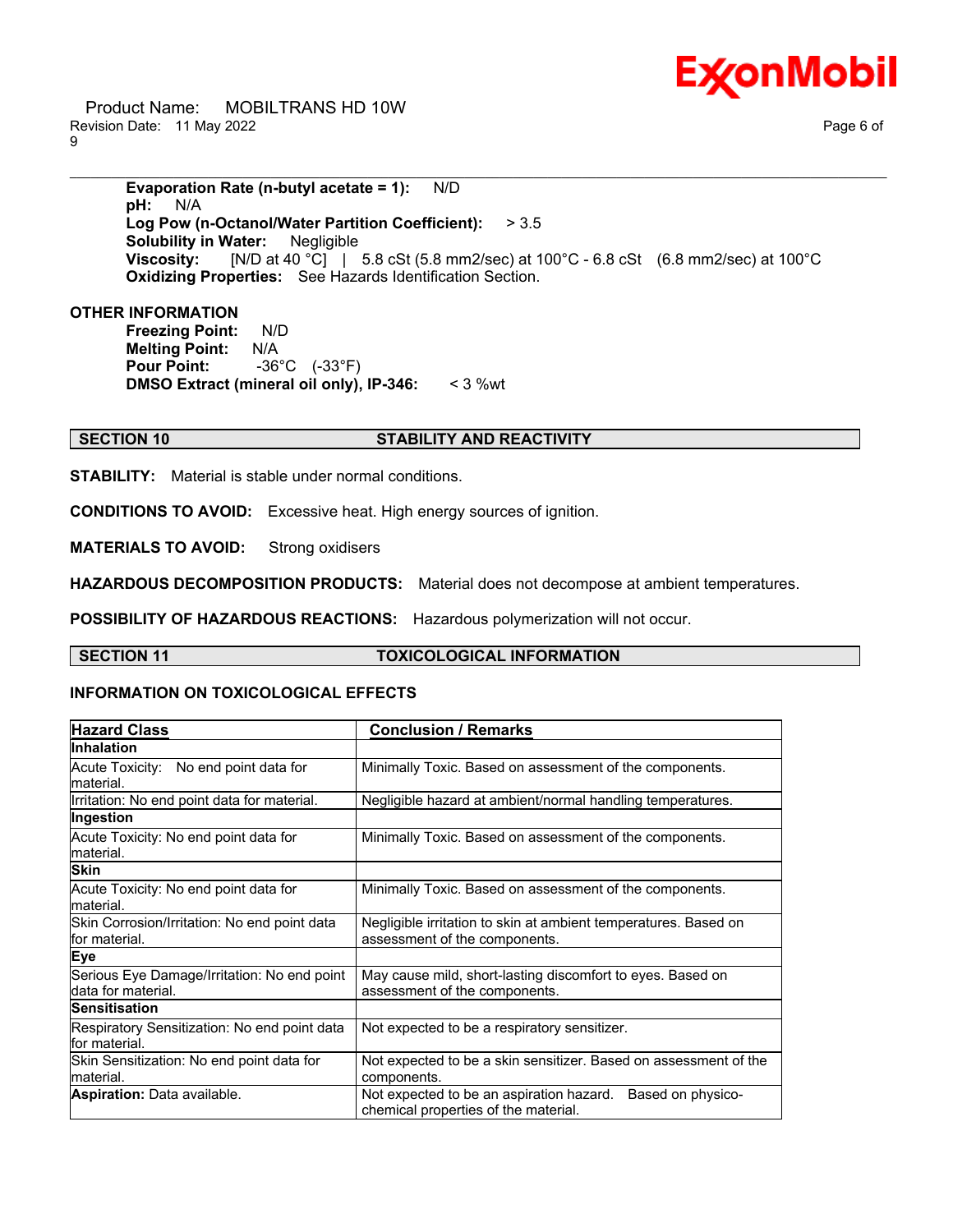# Ex⁄onMobil

 Product Name: MOBILTRANS HD 10W Revision Date: 11 May 2022 9

| ıae |  | п |
|-----|--|---|
|-----|--|---|

| Germ Cell Mutagenicity: No end point data     | Not expected to be a germ cell mutagen. Based on assessment of  |
|-----------------------------------------------|-----------------------------------------------------------------|
| for material.                                 | the components.                                                 |
| <b>Carcinogenicity:</b> No end point data for | Not expected to cause cancer. Based on assessment of the        |
| Imaterial.                                    | components.                                                     |
| Reproductive Toxicity: No end point data      | Not expected to be a reproductive toxicant. Based on assessment |
| for material.                                 | of the components.                                              |
| Lactation: No end point data for material.    | Not expected to cause harm to breast-fed children.              |
| Specific Target Organ Toxicity (STOT)         |                                                                 |
| Single Exposure: No end point data for        | Not expected to cause organ damage from a single exposure.      |
| material.                                     |                                                                 |
| Repeated Exposure: No end point data for      | Not expected to cause organ damage from prolonged or repeated   |
| material.                                     | exposure. Based on assessment of the components.                |

### **OTHER INFORMATION**

#### **For the product itself:**

Repeated and/or prolonged exposure may cause irritation to the skin, eyes, or respiratory tract. Component concentrations in this formulation would not be expected to cause skin sensitization, based on tests of the components, this formulation, or similar formulations.

#### **Contains:**

Base oil severely refined: Not carcinogenic in animal studies. Representative material passes IP-346, Modified Ames test, and/or other screening tests. Dermal and inhalation studies showed minimal effects; lung non-specific infiltration of immune cells, oil deposition and minimal granuloma formation. Not sensitising in test animals.

#### **IARC Classification:**

**The following ingredients are cited on the lists below:** None.

## --REGULATORY LISTS SEARCHED--  $1 = IARC 1$  2 = IARC 2A  $3 = IARC 2B$

#### **SECTION 12 ECOLOGICAL INFORMATION**

The information given is based on data for the material, components of the material, or for similar materials, through the application of bridging principals.

#### **ECOTOXICITY**

Material -- Not expected to be harmful to aquatic organisms.

#### **MOBILITY**

 Base oil component -- Low solubility and floats and is expected to migrate from water to the land. Expected to partition to sediment and wastewater solids.

## **PERSISTENCE AND DEGRADABILITY**

#### **Biodegradation:**

Base oil component -- Expected to be inherently biodegradable

## **BIOACCUMULATION POTENTIAL**

 Base oil component -- Has the potential to bioaccumulate, however metabolism or physical properties may reduce the bioconcentration or limit bioavailability.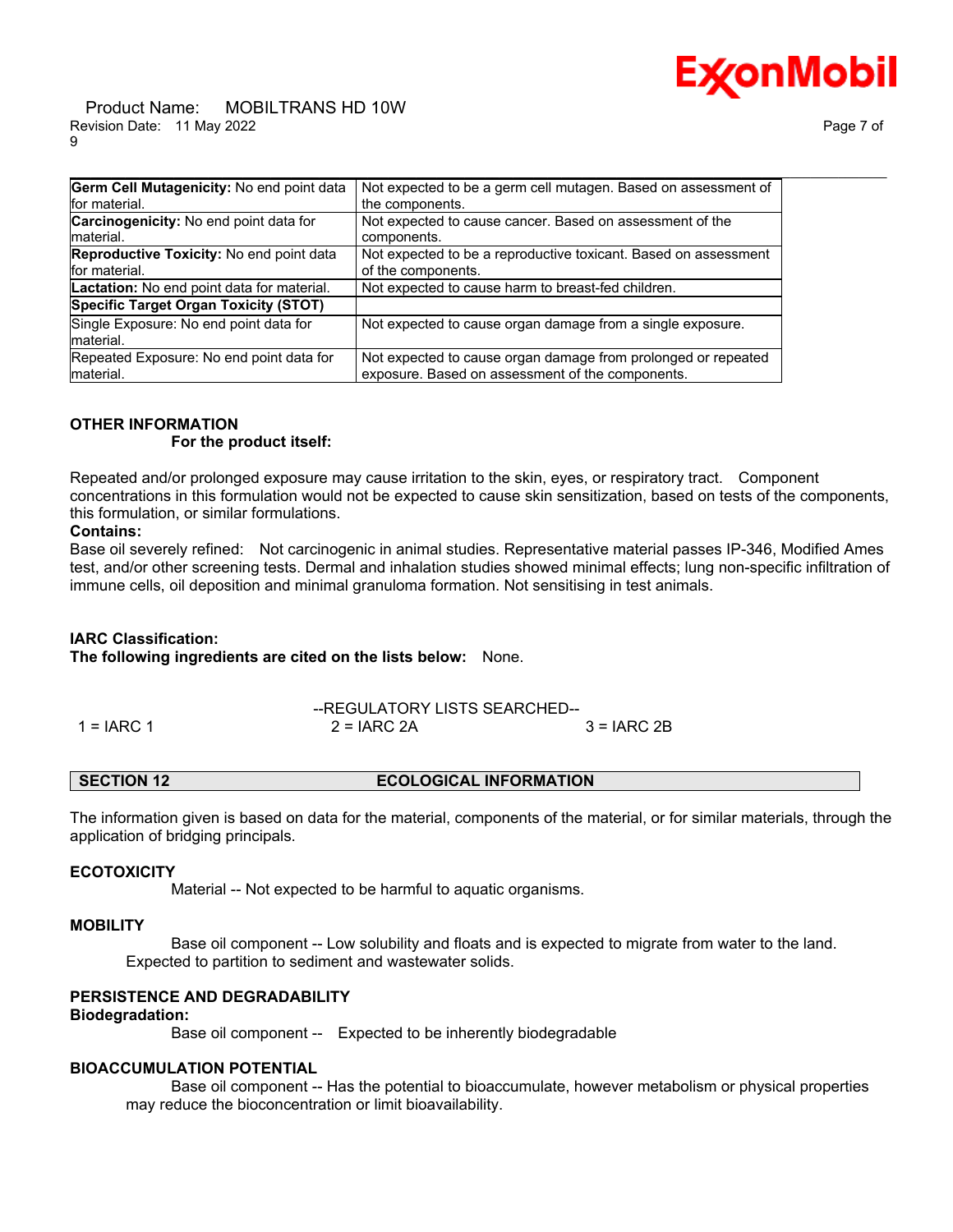

NOTE: One or more additive components of this material contains a branched alkylphenol impurity that is highly toxic to aquatic organisms. The components containing the impurity have been tested by the additive supplier and found to be no more than minimally toxic to aquatic organisms.

\_\_\_\_\_\_\_\_\_\_\_\_\_\_\_\_\_\_\_\_\_\_\_\_\_\_\_\_\_\_\_\_\_\_\_\_\_\_\_\_\_\_\_\_\_\_\_\_\_\_\_\_\_\_\_\_\_\_\_\_\_\_\_\_\_\_\_\_\_\_\_\_\_\_\_\_\_\_\_\_\_\_\_\_\_\_\_\_\_\_\_\_\_\_\_\_\_\_\_\_\_\_\_\_\_\_\_\_\_\_\_\_\_\_\_\_\_\_

**SECTION 13 DISPOSAL CONSIDERATIONS**

Disposal recommendations based on material as supplied. Disposal must be in accordance with current applicable laws and regulations, and material characteristics at time of disposal.

#### **DISPOSAL RECOMMENDATIONS**

Product is suitable for burning in an enclosed controlled burner for fuel value or disposal by supervised incineration at very high temperatures to prevent formation of undesirable combustion products. Protect the environment. Dispose of used oil at designated sites. Minimize skin contact. Do not mix used oils with solvents, brake fluids or coolants.

**Empty Container Warning** Empty Container Warning (where applicable): Empty containers may contain residue and can be dangerous. Do not attempt to refill or clean containers without proper instructions. Empty drums should be completely drained and safely stored until appropriately reconditioned or disposed. Empty containers should be taken for recycling, recovery, or disposal through suitably qualified or licensed contractor and in accordance with governmental regulations. DO NOT PRESSURISE, CUT, WELD, BRAZE, SOLDER, DRILL, GRIND, OR EXPOSE SUCH CONTAINERS TO HEAT, FLAME, SPARKS, STATIC ELECTRICITY, OR OTHER SOURCES OF IGNITION. THEY MAY EXPLODE AND CAUSE INJURY OR DEATH.

#### **SECTION 14 TRANSPORT INFORMATION**

**LAND** : Not Regulated for Land Transport

**SEA (IMDG):** Not Regulated for Sea Transport according to IMDG-Code

**Marine Pollutant:** No

**AIR (IATA):** Not Regulated for Air Transport

#### **SECTION 15 REGULATORY INFORMATION**

**Material is not hazardous as defined by Specification for hazard communication for hazardous chemicals and dangerous goods (Singapore Standard SS586) Part 2:2014 - Globally harmonised system of classification and labelling of chemicals - Singapore's adaptations.**

## **REGULATORY STATUS AND APPLICABLE LAWS AND REGULATIONS**

**Listed or exempt from listing/notification on the following chemical inventories :** AIIC, DSL, ENCS, ISHL, KECI, PICCS, TCSI, TSCA

 **Special Cases:**

| Inventory<br>Status |  |
|---------------------|--|
|---------------------|--|